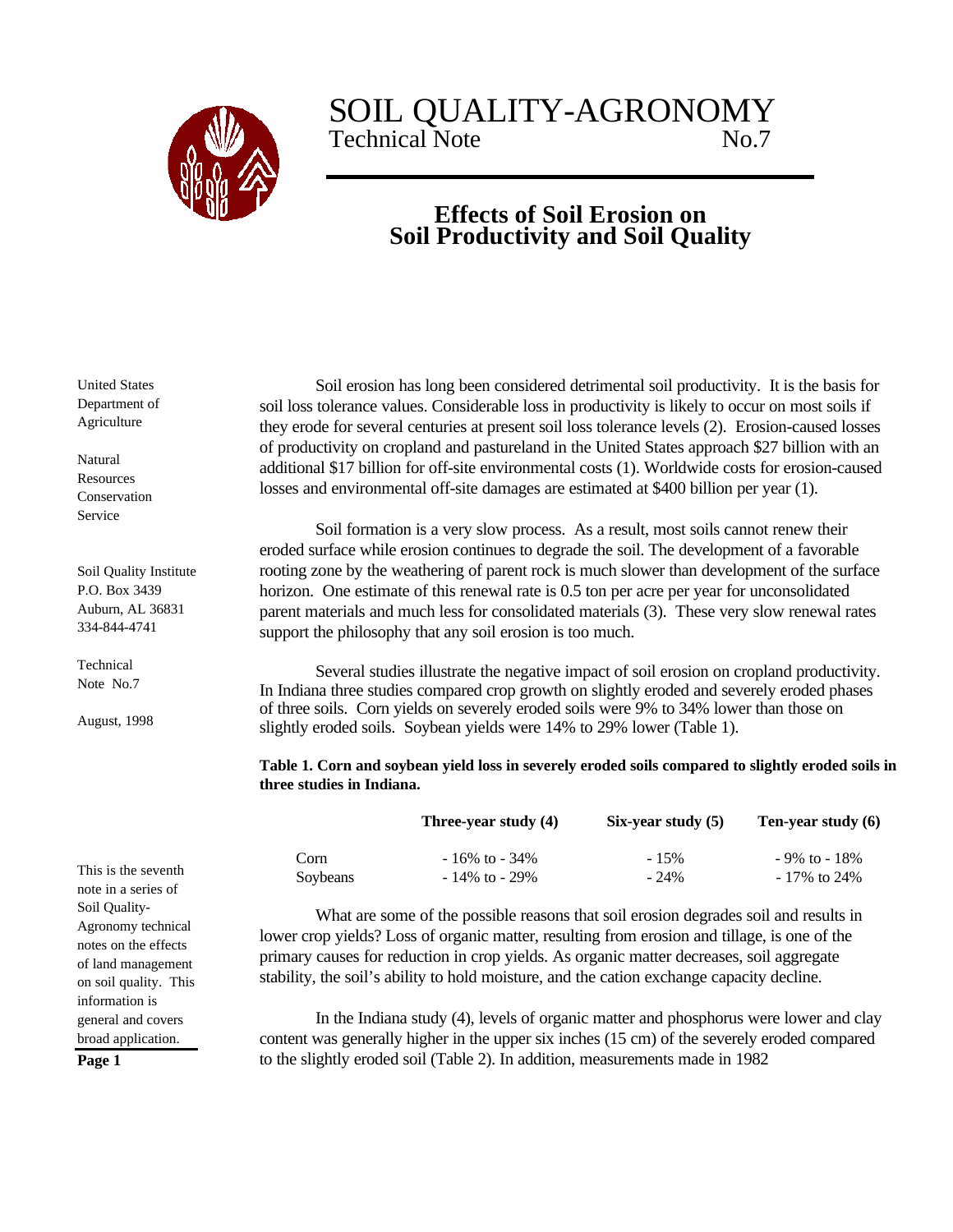showed that the potential plant-available water declined as much as 50 to 75 percent in the severely eroded phase compared to the slightly eroded phase (Table 3).

| Soil and erosion phase | <b>Clay</b>        | <b>Organic Matter</b>           | Phosphorus        |
|------------------------|--------------------|---------------------------------|-------------------|
|                        |                    | --------------% --------------- | lbs/acre          |
| Corwin                 |                    |                                 |                   |
| Slight                 | 20.8 <sup>ab</sup> | 3.03 <sup>a</sup>               | $61.6^a$          |
| Moderate               | $19.6^{\text{a}}$  | $2.51^{b}$                      | 60.8 <sup>a</sup> |
| Severe                 | 23.0 <sup>b</sup>  | 1.86                            | 40.7 <sup>a</sup> |
| <b>Miami</b>           |                    |                                 |                   |
| Slight                 | $15.4^{\rm a}$     | 1.89 <sup>a</sup>               | $95.0^{\circ}$    |
| Moderate               | $18.1^{b}$         | $1.64^{ab}$                     | 86.2 <sup>a</sup> |
| Severe                 | $22.1^\circ$       | 1.51 <sup>b</sup>               | $68.2^{\text{a}}$ |
| <b>Morley</b>          |                    |                                 |                   |
| Slight                 | 18.6 <sup>a</sup>  | 1.91 <sup>a</sup>               | $81.2^a$          |
| Moderate               | 23.0 <sup>b</sup>  | $1.76^{ab}$                     | $66.3^{ab}$       |
| Severe                 | $28.4^\circ$       | 1.60 <sup>b</sup>               | $50.4^{b}$        |

**Table 2. Average values for content of clay, organic matter, and P in the upper six inches of three erosion phases of Corwin, Miami, and Morley soils in Indiana in 1981.**

**Table 3. Total potential plant-available water in the soil profile for Corwin, Miami, and Morley soils for selected sites in Indiana in 1982.**

|                      | Plant-Available Water (%) |              |               |  |
|----------------------|---------------------------|--------------|---------------|--|
| <b>Erosion Phase</b> | Corwin                    | <b>Miami</b> | <b>Morley</b> |  |
| Slight               | 12.92                     | 16.10        | 7.38          |  |
| Moderate             | 9.77                      | 11.47        | 6.21          |  |
| Severe               | 6.63                      | 4.76         | 3.62          |  |

These results are not unique to Indiana. Studies from across the Midwest have measured significantly lower yields on eroded soils (Table 4). Changes in available water holding capacity, topsoil depth, percent clay, and percent organic matter were common explanations for the reduced yield.

 Precipitation is also a significant factor in determining the effect of erosion on productivity. With adequate moisture, some researchers saw no yield difference between severely and slightly eroded soils (See IL results in Table 4). The impact of erosion on productivity also depends on the soil type and the shape, aspect, and position of the slope.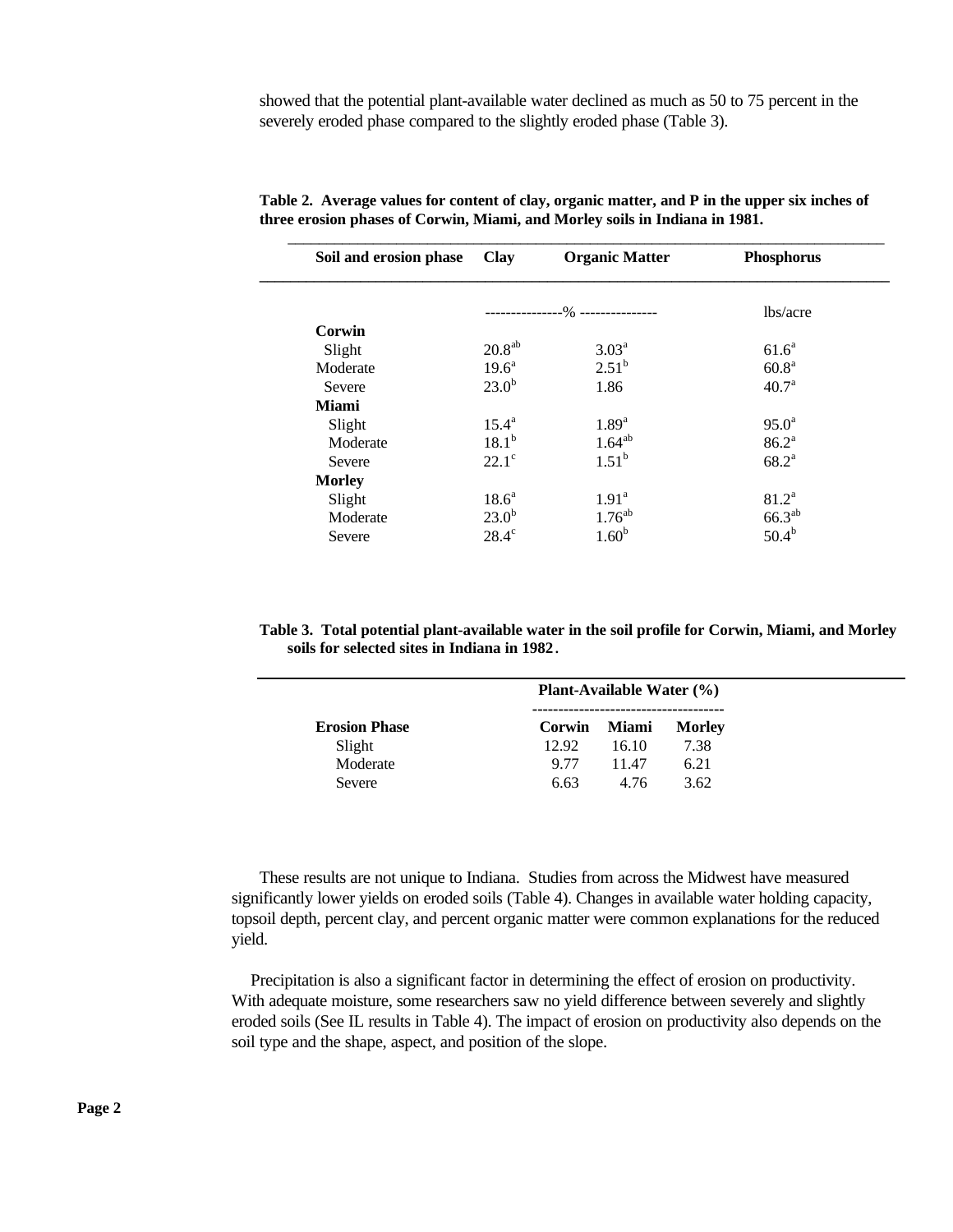| <b>Limitation on Crop Production</b> |                     |                 |             |       |           |           |             |           |
|--------------------------------------|---------------------|-----------------|-------------|-------|-----------|-----------|-------------|-----------|
| <b>State</b>                         | Erosion             | % Yield         | Decreased   | Lower | Increased | Increased | Decreased   | Decreased |
|                                      | Class               | Change          | <b>AWHC</b> | pH    | Bulk      | % Clay    | Organic     | Rooting   |
|                                      |                     | from            |             |       | Density   |           | Matter      | Volume    |
|                                      |                     | <b>Baseline</b> |             |       |           |           |             |           |
|                                      |                     | Condition       |             |       |           |           |             |           |
| IL                                   | <b>SEVERE</b>       | $\mathbf{0}$    |             |       |           |           |             |           |
| IN                                   | <b>MOD</b>          | $-5$            | X           |       |           | X         |             |           |
|                                      | <b>SEVERE</b>       | $-15$           | X           |       |           | X         | X           | X         |
| IA                                   | <b>MOD</b>          | $-7$            |             |       |           |           | X           | X         |
|                                      | <b>SEVERE</b>       | $-16$           | $\mathbf X$ |       |           |           | $\mathbf X$ |           |
| MI                                   | MOD                 | $-11$           |             | X     |           |           |             |           |
| <b>MN</b>                            | <b>MOD</b>          | $-3$            | $\mathbf X$ |       |           |           | X           |           |
| <b>MO</b>                            | SEVERE <sup>1</sup> | $-22$           |             |       |           |           |             |           |
| <b>NE</b>                            | <b>MOD</b>          | $-7$            | X           |       | X         | X         |             |           |
|                                      | <b>SEVERE</b>       | $-9$            | X           |       | X         | X         |             |           |
| ND                                   | <b>SEVERE</b>       | $-20$           |             | X     | X         | X         | X           |           |
| SD                                   | <b>MOD</b>          | $-4$            |             | X     |           | X         |             | X         |
|                                      | <b>SEVERE</b>       | $-16$           | X           | X     | X         |           |             | X         |
| WI                                   | <b>MOD</b>          | $-8$            | X           |       |           |           |             |           |
|                                      | <b>SEVERE</b>       | -6              | X           |       |           |           |             |           |

## **Table 4. Results of erosion/productivity studies across the Midwest.**

<sup>1</sup>Constructed soils were used

In summary, soil erosion can have a significant, negative impact on crop yields, especially in years when weather conditions are unfavorable. As soil erosion continues, the soil is further degraded. Poor soil quality is reflected in decreases in organic matter, aggregate stability, phosphorus levels, and potential plant-available water. The net result is a decrease in soil productivity. Although these studies considered only erosion by water, similar soil degradation and productivity losses can occur as a result of wind erosion.

## **References**

- 1. Jones, A. J., R. Lal, and D. R. Huggins. 1997. Soil erosion and productivity research: A regional approach. Am J of Alter Agri (12): 185-192.
- 2. McCormack, D. E., K. K. Young, and L. W. Kimberlin. 1981. Technical and societal implications of soil loss tolerance. In R.P.C. Morgan [ed.] Soil Conservation, Problems and Prospects. John Wiley & Sons. New York, NY.
- 3. McCormack, D. E., K. K. Young, and L. W. Kimberlin. 1979. Current criteria for determining soil loss tolerance. In Determinants of Soil Loss Tolerance. Am. Soc. of Agron., Madison. WI.
- 4. Schertz, D. L. 1985. Field evaluation of the effect of soil erosion on crop productivity. Ph.D Thesis, Agronomy Dept., Purdue University.